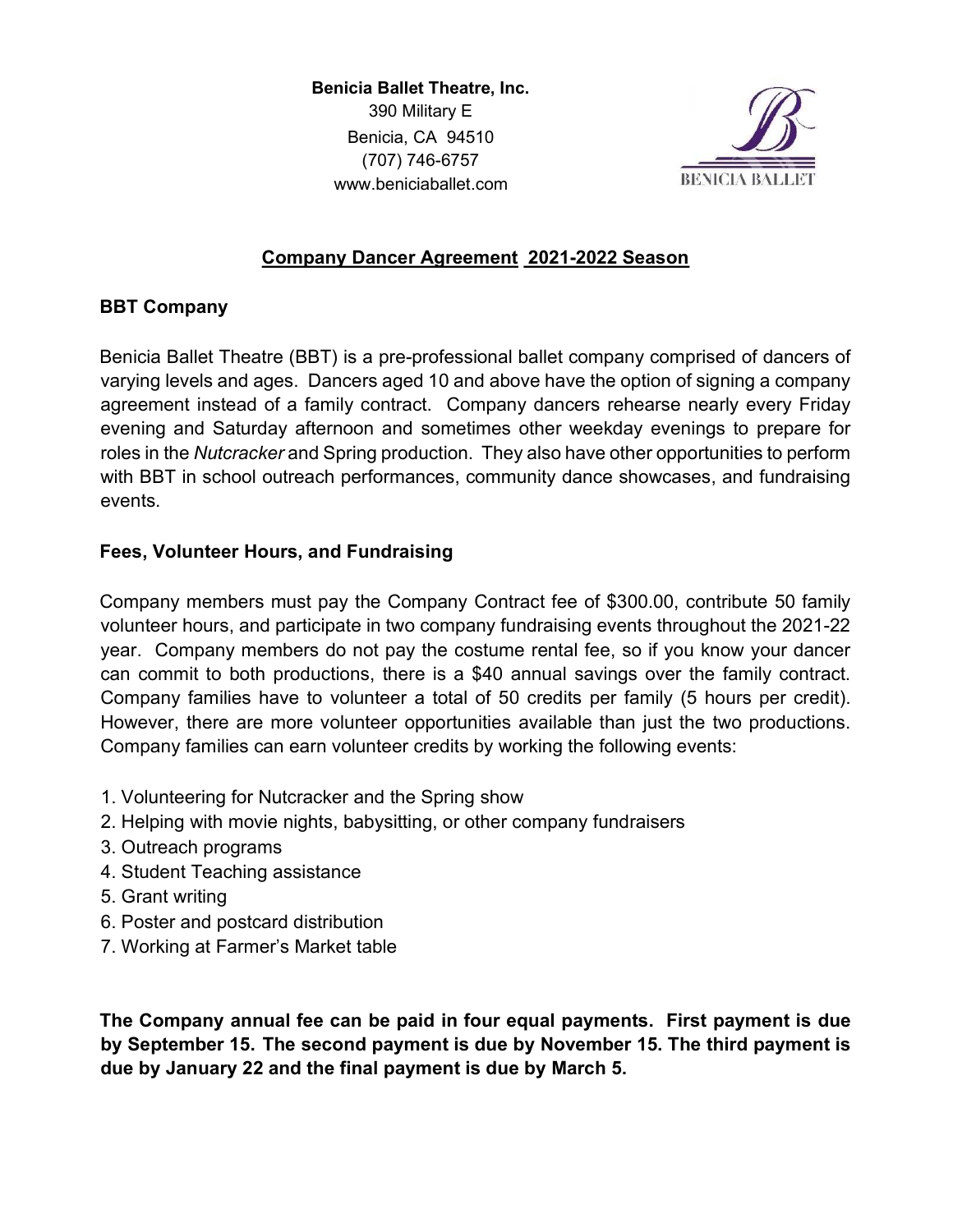A family may "buy out" of the volunteer work hour requirement for \$500 for the season, \$300 for Nutcracker and \$200 for Spring Show, in order to allow BBT to hire people to fill in where volunteers would otherwise be needed. All company dancers are required to stay after the last performance of each show to help clean up dressing rooms and pack up BBT property.

If a dancer decides to no longer participate in BBT Company, fees are nonrefundable.

# Ticket Purchasing Requirement

Families will be required to purchase six tickets. Tickets price is set at \$35/ea. The tickets can be used to watch either the first or second show. Each family will need to provide a list of all persons purchasing tickets. Those names will be verified through VPAT. Families that are will not need the six tickets are being asked to notified BBT Treasurer Stuart Smith. BBT will attempt to partner those families with other families that will be buying more than 6 tickets.

# COVID-19

All rehearsals will be fully masked. BBT will keep families updated regarding masking and testing requirements at Vacaville Performing Arts Theatre.

BBT will be following the same COVID exposure protocols as the Benicia Unified School District.

Dancers with symptoms of COVID-19 infection should not return for in person instruction until they have met the following CDPH criteria:

\*They have a negative covid test or healthcare provider has confirmed an alternative diagnosis or chronic condition and at least 24 hours have passed since symptom resolution without fever reducing medication.

\*Or 10 days have passed since symptom onset-in the case no covid testing was done.

### COVID Exposure - Quarantine:

- 1. Quarantine vaccinated and asymptomatic: Fully vaccinated dancers who have contact with a positive case do not need to quarantine and get COVID-19 testing if asymptomatic.
- 2. Quarantine unvaccinated masked or unmasked: Unvaccinated but masked dancers who have contact with a masked positive case are unable to participate in extracurricular activities for 10 days. A negative COVID test is required.

# Performing

BBT is a performance organization. The faculty is committed to having all interested dancers perform in professional-level stage productions. Even the youngest dancers learn from the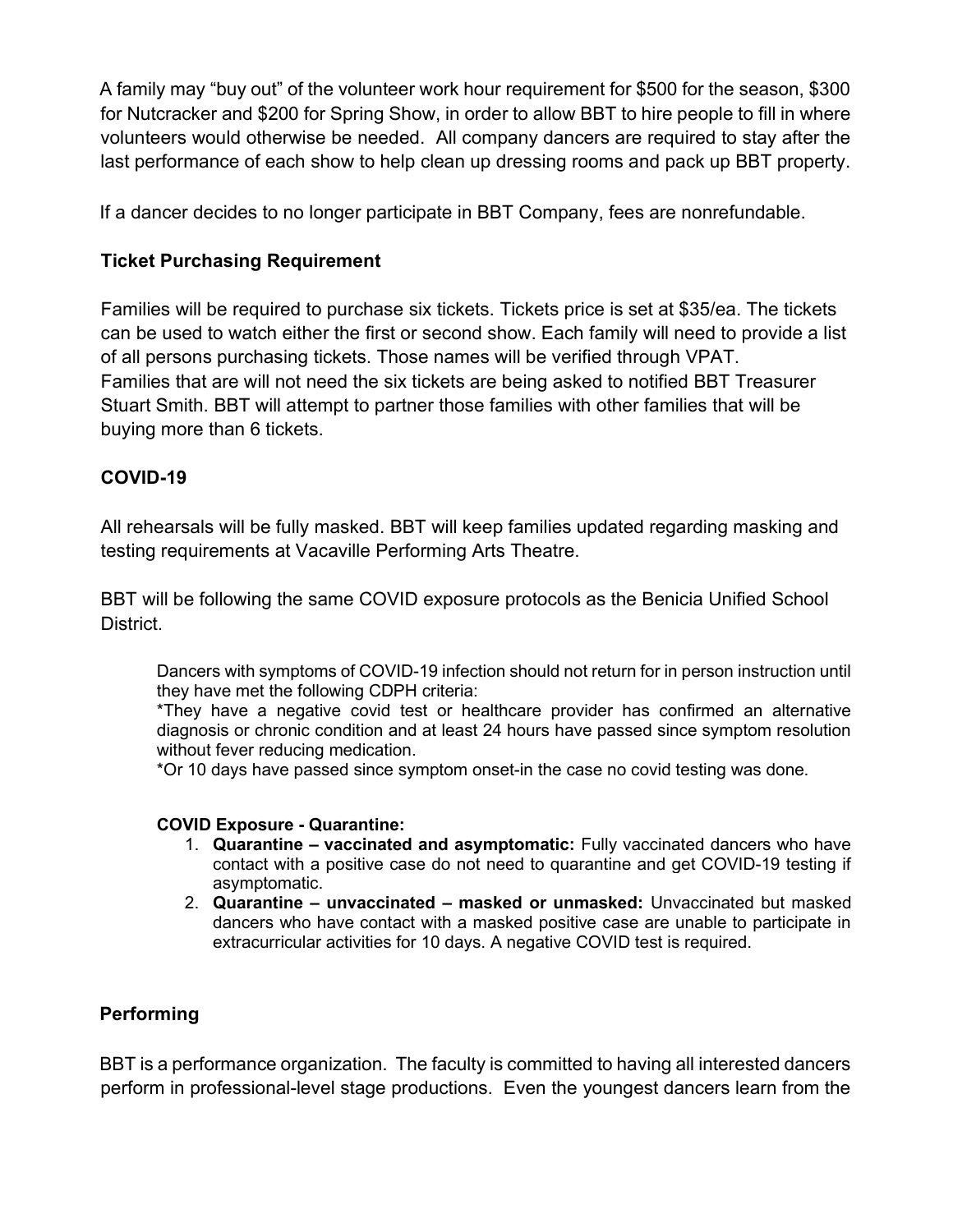very beginning the policies, protocols and traditions followed in the theater throughout the ballet world. If they later chose to enjoy dance as an audience member, they will have a greater appreciation and understanding of the art. As company members, they are role models for younger dancers and should respect this honor with proper dress and conduct at all BBT associated events. They are expected to treat all dancers, faculty members and parents with respect. No dancer or group of dancers should use or abuse their power to intimidate, hurt, oppress or damage someone else, covertly or online.

# Casting

Casting is based on an audition held for each performance. If a dancer will not be available for one or more dress rehearsals or performance times, be sure to contact the Artistic Director directly at teresabeniciaballetdirector@gmail.com. Casting is a complex process and includes factors such as number and relative sizes of costumes, compatibility of roles, availability for rehearsal times, experience and stage presence, among others.

Once the cast lists have been posted at the studio or emailed to the through our Google email group, note your dancer's role(s) and cast(s). Each cast corresponds to the set of dress rehearsal dates and performance dates and times, and may include weekday outreach performances. Make sure your dancer's casting matches her/his availability. If there are discrepancies in casting or if her/his name is misspelled, report the error in writing to the BBT office at once. Casting determines your dancer's call times to rehearsals and shows and volunteer availability so be sure you understand the relationship between the cast lists, rehearsal and performance times. It can be overwhelming at first, so feel free to ask a veteran BBT family or staff member for assistance in interpreting the listing. Check the cast lists from time to time because occasional changes are necessary.

### **Costumes**

BBT provides the performance costumes. However, each dancer is responsible for the proper color and style of shoes, tights, leotards, hair supplies and make-up. Shoes, tights, and leotards must be clean. Costumes are worn by many dancers, so clothing underneath must be clean, dry and free of odor. Dancers must wear street clothes to and from the theater. Female dancers need to have a nude-colored leotard to wear under costumes. Male dancers must have a clean white T-shirt with no printed design to wear under jackets and costumes.

# Rehearsals

Company Dancers are expected to make a commitment to attend all scheduled rehearsals for the season's two major performances. BBT endeavors to produce wellrehearsed and professional quality performances. We try to keep the amount of rehearsal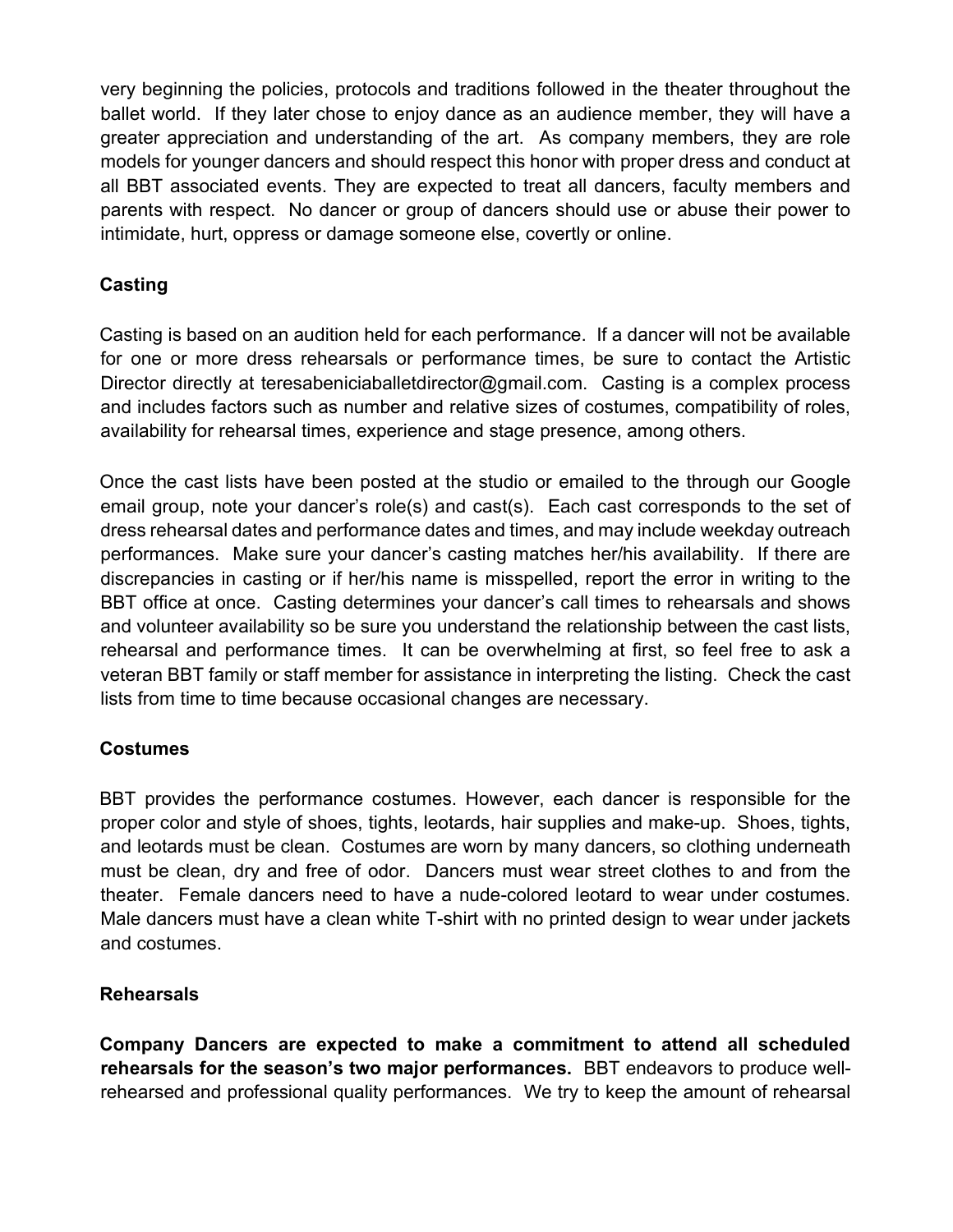time to the necessary minimum. A quality performance requires extra rehearsal time as well as regular class training. More than two unexcused absences from scheduled rehearsals may result in the dancer being dismissed from one or more roles. If an unforeseen conflict, illness or injury arises, you must notify the Artistic Director Teresa Taylor (teresabeniciaballetdirector@gmail.com) as far in advance as possible to be excused from rehearsal.

A performance is a team effort. If a dancer does not attend rehearsal, it affects not only that dancer, but also other dancers who are expecting to perform with them. It also comes at a great cost in faculty time.

Actual rehearsal times for each role are posted on the bulletin boards and sent out electronically via the Google group email list at least one week prior to each rehearsal date. Please make a note of these times and any changes. No dancer may miss the onstage Dress Rehearsal.

### Google Group

BBT uses info@beniciaballet.com to circulate important information about casting, rehearsals, performances, volunteering, ticket, DVD, and flower sales. Any changes to rehearsal dates or times will be announced through our group email. It is very important that you become have your email added to the mailing list as changes to schedules do occur. To request to be added to the email group please send a request to info@beniciaballet.com and your information will be added.